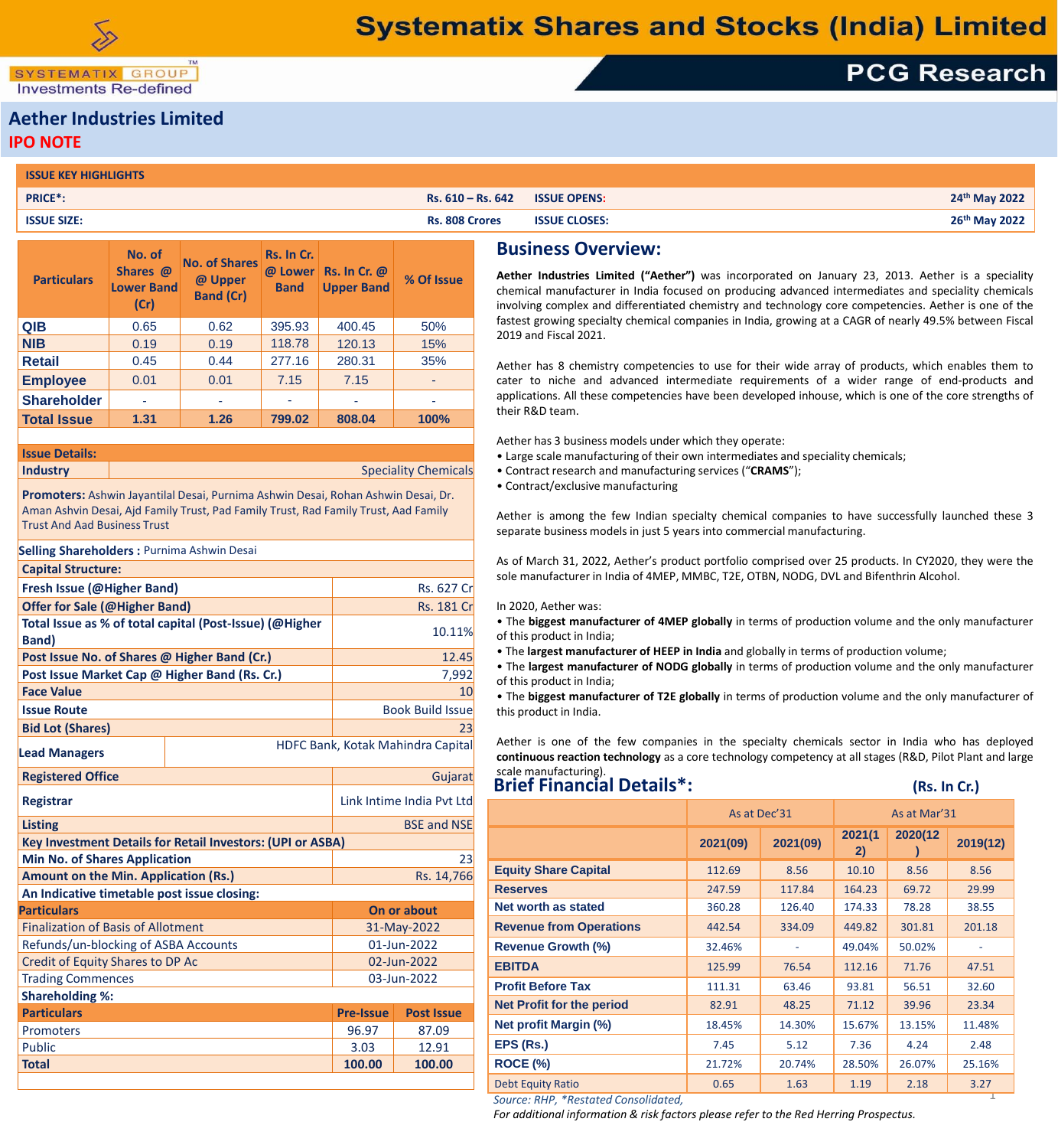### **OBJECTS OF THE ISSUE**

The Company proposes to utilize the Net Proceeds from the Fresh Issue towards funding the following objects:

- 1. Prepayment or repayment of all or a portion of certain outstanding borrowings availed by our Company;
- 2. Funding capital expenditure requirements for our manufacturing facility ("**Proposed Greenfield Project**");
- 3. Funding working capital requirements of our Company; and
- 4. General corporate purposes.

### **SHAREHOLDING PATTERN**

|                                              |                                          | <b>Pre-offer</b>                          | Approx. No.                 | <b>Post-offer</b>                        |                                           |  |
|----------------------------------------------|------------------------------------------|-------------------------------------------|-----------------------------|------------------------------------------|-------------------------------------------|--|
| <b>Shareholder</b>                           | <b>Number of Equity</b><br><b>Shares</b> | % of Total Equity<br><b>Share Capital</b> | of Shares<br><b>offered</b> | <b>Number of Equity</b><br><b>Shares</b> | % of Total Equity<br><b>Share Capital</b> |  |
| <b>Total - Promoter &amp; Promoter Group</b> |                                          |                                           |                             |                                          |                                           |  |
| Promoter                                     | 111,084,237                              | 96.85%                                    | 2,820,000                   | 108,264,237                              | 86.97%                                    |  |
| <b>Promoter Group</b>                        | 151,890                                  | 0.12%                                     |                             | 151,890                                  | 0.12%                                     |  |
| <b>Public</b>                                | 3,480,191                                | 3.03%                                     |                             | 16,066,546                               | 12.91%                                    |  |
| <b>Total Equity Share Capital</b>            | 114,716,318                              | 100.00%                                   | 2,820,000                   | 124,482,673                              | 100.00%                                   |  |

## **OFFER DETAILS**

| <b>The Offer</b>                                   | <b>No. of Shares</b>  |                                                                                            |  |
|----------------------------------------------------|-----------------------|--------------------------------------------------------------------------------------------|--|
| Fresh Issue (Rs. 627 Cr.)                          |                       |                                                                                            |  |
| <b>Offer for Sale: Name of Selling Shareholder</b> | Amount (Rs. In Cr. )* | Weighted Average Cost of<br>Acquisition per Equity Share on<br>a fully diluted basis (Rs.) |  |
| <b>Selling Shareholder:</b>                        |                       |                                                                                            |  |
| <b>Purnima Ashwin Desai</b>                        | 181.044               | 2.08                                                                                       |  |
| *Calculated on Higher Price Band<br><b>TOTAL</b>   | 181.044               |                                                                                            |  |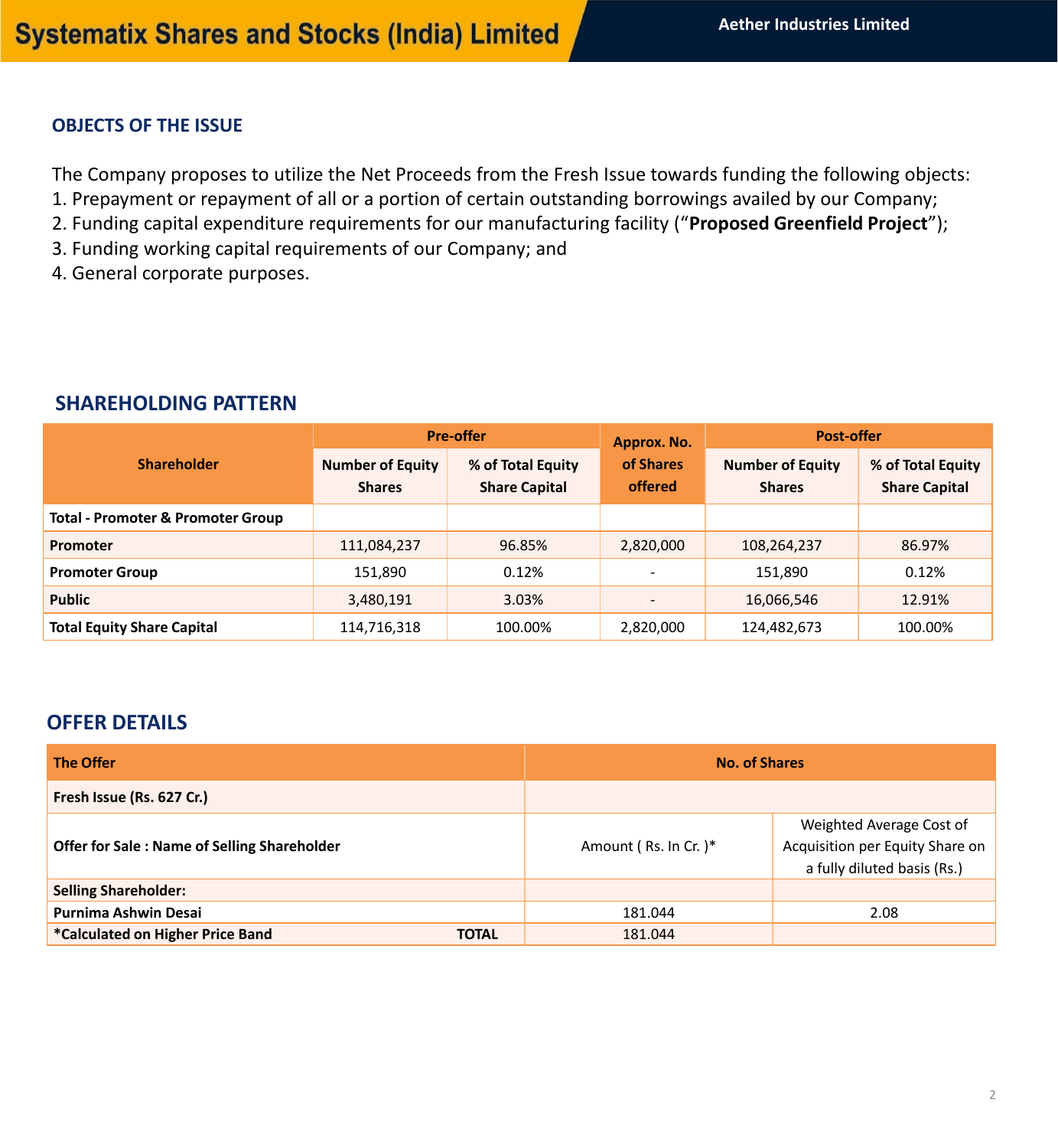# **Systematix Shares and Stocks (India) Limited**

## **BUSINESS OVERVIEW**

Aether Industries Limited ("**Aether**") is a speciality chemical manufacturer in India focused on producing advanced intermediates and speciality chemicals involving complex and differentiated chemistry and technology core competencies. Company's business was started in 2013 with a vision to create a niche in the global chemical industry with a creative approach towards chemistry, technology and systems that would lead to sustainable growth. In the 1st phase of their development through Fiscal 2017, they focused on building their team and infrastructure and on their R&D centred around building their core competencies. Company's revenue generation operations commenced with their 2nd phase in Fiscal 2017. Aether is one of the fastest growing specialty chemical companies in India, growing at a CAGR of nearly 49.5% between Fiscal 2019 and Fiscal 2021.

Aether is focused on the core competencies model of chemistry and technology. The chemical companies usually have a single or a couple of chemistry competencies for their entire product portfolio; however, they have 8 chemistry competencies to use for their wide array of products, which enables them to cater to niche and advanced intermediate requirements of a wider range of end-products and applications. All these competencies have been developed inhouse, which is one of the core strengths of their R&D team.

Aether has 3 business models under which they operate:

- Large scale manufacturing of their own intermediates and speciality chemicals;
- Contract research and manufacturing services ("**CRAMS**");
- Contract/exclusive manufacturing.

Aether is among the few Indian specialty chemical companies to have successfully launched these 3 separate business models in just 5 years into commercial manufacturing. They have nuanced criteria for choosing their products based on their chemical complexity, niche applications, limited competition, scalability and commercial potential. Using these criteria, they developed, and continue to develop, advanced intermediates and speciality chemicals products having applications in the pharmaceutical, agrochemicals, material science, coatings, high performance photography, additives and oil & gas segments of the chemicals industry.

As of March 31, 2022, Aether's product portfolio comprised over 25 products. In CY2020, they were the sole manufacturer in India of 4MEP, MMBC, T2E, OTBN, NODG, DVL and Bifenthrin Alcohol.

In 2020, Aether was:

- The **biggest manufacturer of 4MEP globally** in terms of production volume and the only manufacturer of this product in India;
- The **largest manufacturer of HEEP in India** and globally in terms of production volume;
- 3 • The **largest manufacturer of NODG globally** in terms of production volume and the only manufacturer of this product in India;
- The **biggest manufacturer of T2E globally** in terms of production volume and the only manufacturer of this product in India.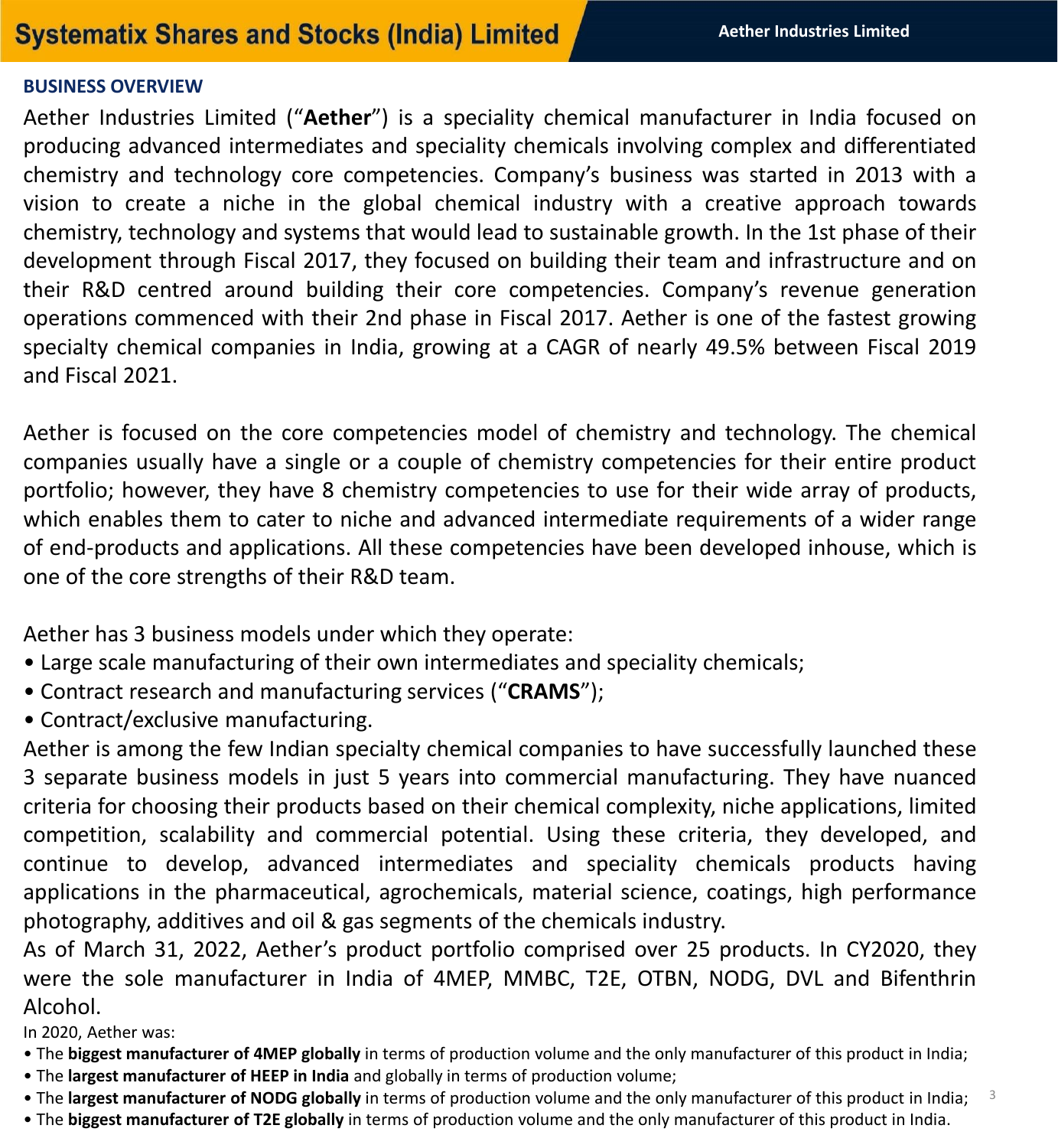### **COMPETITIVE STRENGTHS**

- *Differentiated portfolio of market-leading products*
- *Focus on R&D to leverage core competencies of chemistry and technology*
- *Long standing relationships with a diversified customer base*
- *Synergistic Business Models focused on Large Scale Manufacturing, CRAMS and Contract Manufacturing*
- *Focus on Quality, Environment, Health and Safety (QEHS)*
- *Strong and consistent financial performance*
- *Experienced Promoters and Senior Management with extensive domain knowledge*

### **KEY BUSINESS STRATEGIES**

- *Leverage the strong position in the speciality chemicals industry to capitalize on industry opportunities*
- *Expand the Product Portfolio and diversify into additional business segments*
- *Expand Manufacturing, R&D and Pilot Plant Capacities*
- *Continue to strengthen the presence in India and expand network in international markets*
- *Continue to focus on contract manufacturing / exclusive manufacturing by developing innovative processes and value engineering*
- **Growth through strategic acquisitions and alliances**

### **COMPARISON WITH LISTED INDUSTRY PEERS (AS ON 31ST MARCH 2021)**

| <b>Name of the Company</b>              | <b>Consolidated</b><br>/ Standalone | Face<br><b>Value</b> | <b>Total Revenue</b><br>for^ FY 2020-21<br>(₹ Cr) | <b>EPS</b><br>(Diluted) | <b>NAV</b> | P/E       | <b>RoNW</b><br>(%) |
|-----------------------------------------|-------------------------------------|----------------------|---------------------------------------------------|-------------------------|------------|-----------|--------------------|
| Aether Industries Ltd.                  | Standalone                          | 10                   | 453.79                                            | 7.36                    | 15.69      | $[\cdot]$ | 40.79%             |
| <b>Peer Group</b>                       |                                     |                      |                                                   |                         |            |           |                    |
| <b>Clean Science and Technology Ltd</b> | Standalone                          | $\mathbf{1}$         | 538.05                                            | 18.68                   | 50.84      | 100.08    | 36.74%             |
| <b>Navin Fluorine International Ltd</b> | Consolidated                        | $\overline{2}$       | 1258.44                                           | 51.96                   | 330.06     | 73.96     | 15.76%             |
| <b>Vinati Organics Ltd</b>              | Consolidated                        | $\mathbf{1}$         | 980.10                                            | 26.20                   | 150.16     | 74.96     | 17.45%             |
| <b>PI Industries Ltd</b>                | Consolidated                        | $\mathbf{1}$         | 4701.90                                           | 49.89                   | 352.13     | 55.62     | 13.82%             |
| <b>Fine Organic Industries Ltd</b>      | Consolidated                        | 5                    | 1150.32                                           | 39.25                   | 238.55     | 112.10    | 16.45%             |

*^All the financial information for listed industry peers of the Company mentioned above is on a consolidated basis (unless otherwise available only on standalone basis) and is sourced from the annual reports/annual results as available of the respective company for the year ended March 31, 2021 submitted to stock exchanges. Source: RHP; P/E Ratio has been computed based on the closing market price of the equity shares (NSE) on May 4, 2022.*